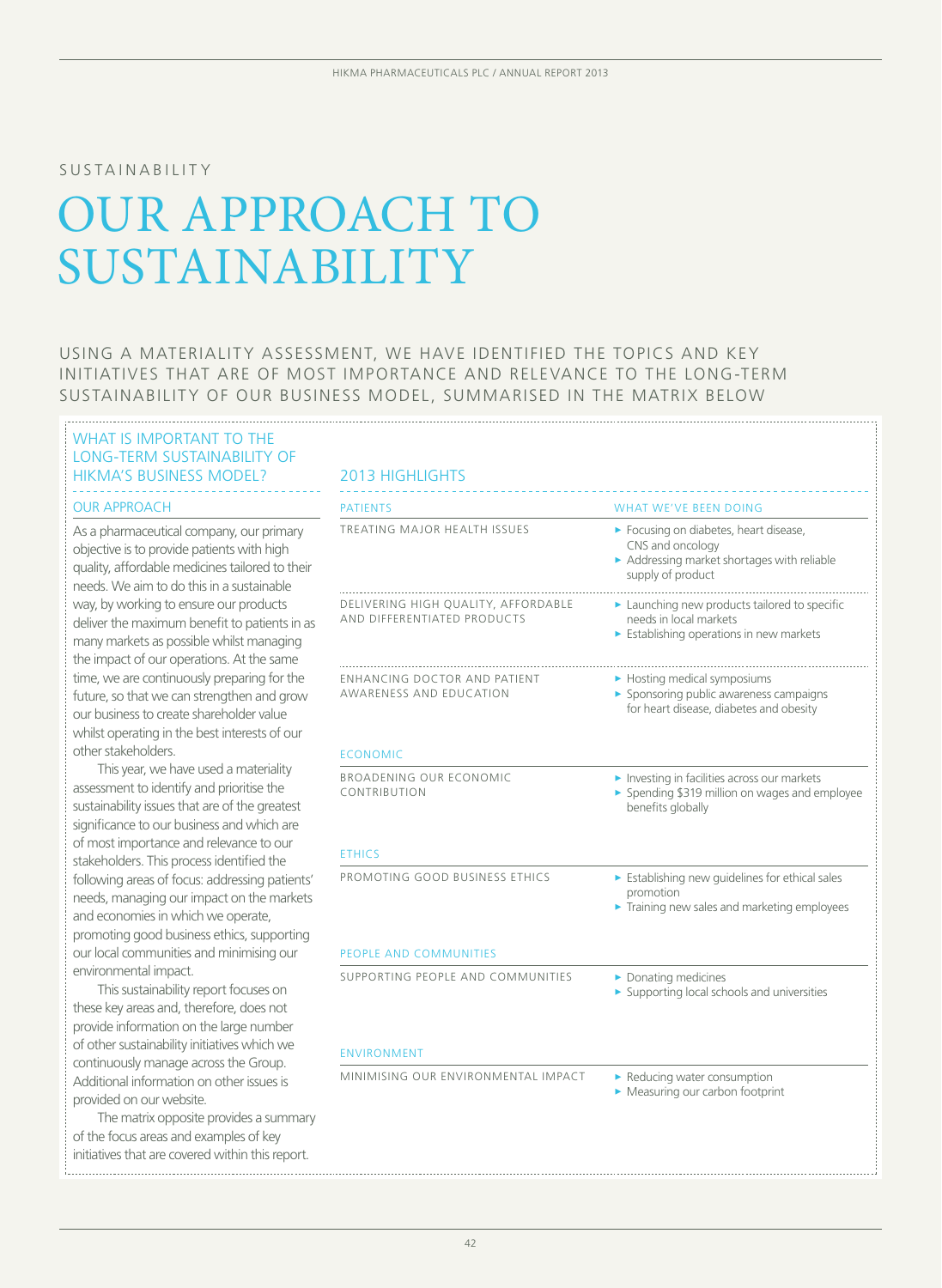# TREATING MAJOR HEALTH ISSUES

#### Why this is important

The global pharmaceutical market continues to grow, driven by strong patient demand for medicines to treat major health issues. The sustainability of our business model depends on our ability to meet the needs of doctors and patients, adapting our portfolio and capabilities to address their changing requirements over time. We achieve this through continuous investment in the development of a relevant product portfolio for each of our markets, providing both innovative products under license and high quality, affordable generic alternatives across a broad range of therapeutic categories. Our focus on maintaining secure supply of products in markets where demand is highest, will enable us to deliver sustainable, long-term growth across our businesses.

### Launched first oncology products in US

In 2013, we launched irinotecan, for the treatment of metastatic colorectal cancers, and zoledronic acid, for the treatment of advanced cancers associated with bone metastases.

# ADDRESSING PRODUCT SHORTAGES

In 2013, we invested over \$20 million to significantly increase production capacity for critical care injectable drugs. This will enable us to maintain secure supply and help to address the drug shortages in the US market.

#### What we're doing

In 2013, 47% of Group revenue was generated in the MENA region. In these markets, population demographics, combined with increasing affluence and changes in lifestyle, are driving strong growth in the overall pharmaceutical market. We are continuously expanding our product portfolio to meet changes in patient demand, particularly in newer, higher value therapeutic categories. In 2013, we launched 69 new products, with a focus on the treatment of heart disease and central nervous system disorders, such as Resova® for the treatment of cholesterol and Regab® for the treatment of neuropathic pain.

Across our global markets, cancer is a rapidly growing major health issue and we are developing a broad product portfolio to provide patients with high quality and affordable treatments. During 2013, we launched nine products for the treatment of cancer in Europe and three in the US.

We also signed licensing agreements for two innovative oncology products in MENA.

Ageing populations globally are creating greater demand for injectable products, which are typically used in hospital care. In recent years, we have been developing our global Injectables business to address this demand. In 2013, we made meaningful investments in injectables to add high-speed, more efficient lines and increase capacity.

The availability of spare capacity, combined with our strong quality track record, has enabled us to maintain secure supply during periods of acute shortages in the US, thereby improving patient access to much needed critical and affordable medicines.

In order to be able to continue to meet patient needs, as new therapies evolve and demand patterns change, we are continuously investing in new product development. In 2013, we invested \$76 million in R&D and product acquisitions across our business.

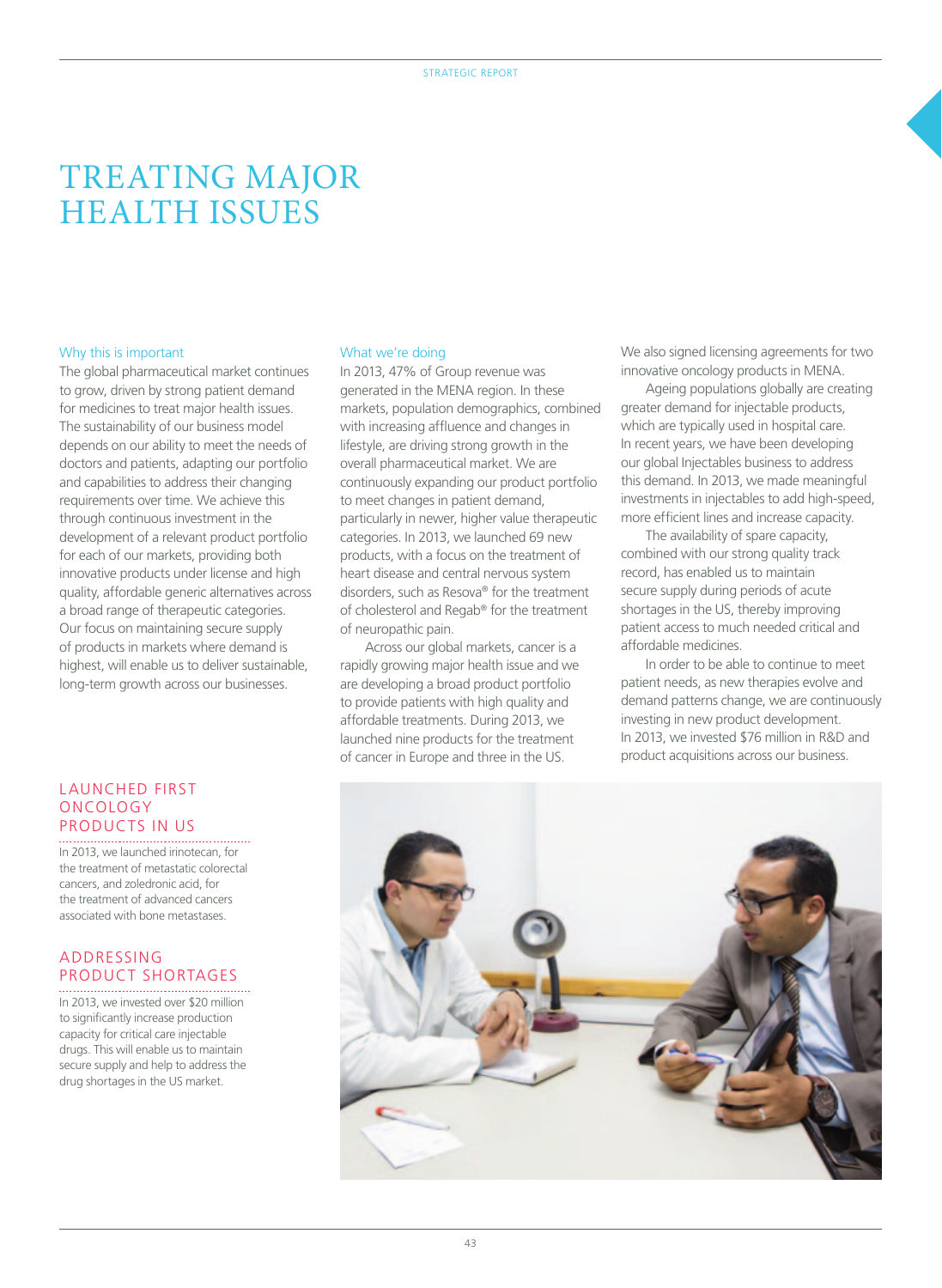Sustainability *Continued*

# DELIVERING HIGH QUALITY, AFFORDABLE PRODUCTS

# Delivering high quality, affordable PRODUCTS

We aim to be the first to bring a more affordable alternative to the originator products to the market. In Egypt we launched Feburic®, a novel treatment for rheumatic hyperuricemia and the first generic

## Expanding into sub-Saharan Africa

Countries in sub-Saharan Africa currently have large and growing populations with limited access to high quality, affordable medicines. We see excellent opportunities to replicate our unique business model in these markets, establishing strong local businesses, employing local people, providing patients with access to important medicines and helping to support the development of the overall pharmaceutical industry. In 2013, we entered into a JV in Ethiopia and we now have 11 products pending approval.

#### Why this is important

Across global healthcare markets, governments and other customers are under increasing pressure to meet the growing needs of patients while controlling their overall healthcare spend. Through our broad portfolio of high quality, affordable products, we are offering a solution to customers. This is particularly relevant in developing markets, including the MENA region and sub-Saharan Africa, where healthcare spend per capita is significantly lower than more developed markets and generic penetration is limited.

#### What we're doing

We are developing our product portfolio to address current and evolving requirements of doctors and patients in our markets by launching new products, adding new therapeutic categories, adding new dosage forms and strengths and developing new technologies and delivery systems to improve patient and doctor safety.

Particularly in MENA, our aim is to launch the first or second generic on the market, helping to accelerate the speed at which patients can access new treatments and facilitate greater healthcare coverage across the region.

For example, in Algeria we launched four products in 2013 to address the rapidly growing demand for cardiovascular and diabetes products. By launching products such as CORED XL®, a statin product that is the first generic on the Algerian market, we are helping to improve patient access to new treatments and increasing healthcare coverage at more affordable prices.

We are continuously assessing opportunities to introduce our products in new markets and, in 2013, made an excellent first step into sub-Saharan Africa through a joint venture in the Ethiopian market, where we will establish a local manufacturing and sales presence. Our ability to take high quality, affordable medicines into large and growing markets such as Ethiopia will benefit patients who currently have limited access to medicines and help to support the long-term growth of our business.

Across our markets we have high quality manufacturing facilities, which are subject to regular inspections by regional regulatory authorities (including the US FDA for a number of our global facilities), our licensing partners and our contract manufacturing customers. Particularly in the US, where we have 15% market share by volume of the generic injectables market, this emphasis on quality ensures we invest in the long-term sustainability of our businesses.

As the population is ageing globally, especially in developed markets such as the US, a growing number of patients are requiring hospital care. This is increasing the global focus on lowering healthcare costs. Our ability to supply generic versions of critical care injectable products to hospitals is helping to both reduce the cost of medicines and enable increased patient coverage through access to more affordable medicines.

A key component of our new product development is to improve doctor and patient safety. The long-term supply agreement we signed with Unilife in 2013 is an example of this, enabling us to bring differentiated, advanced technology pre-filled syringes to the market, which will improve safety and establish a more sustainable long-term competitive position in the US market.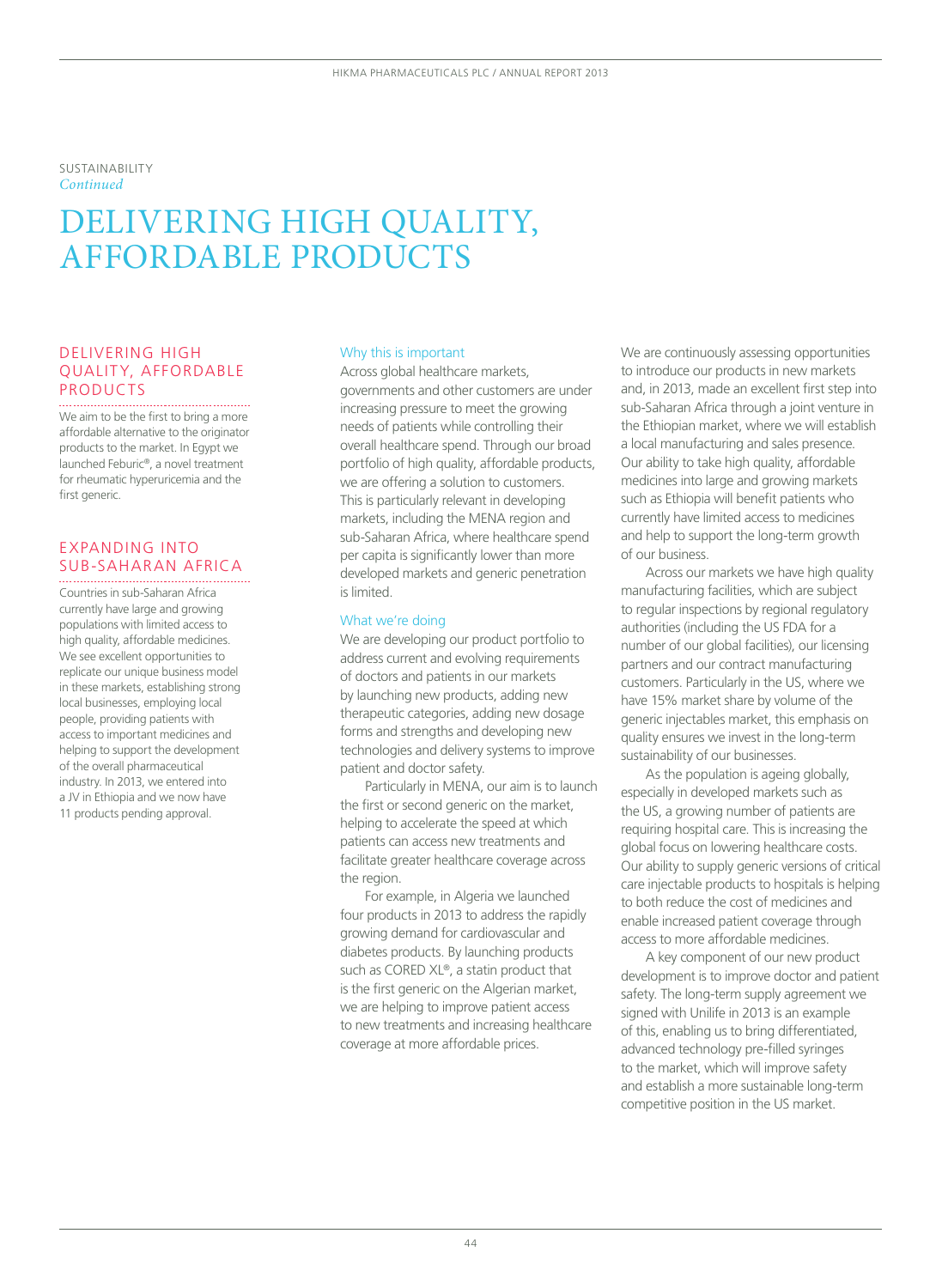# ENHANCING PATIENT AND DOCTOR AWARENESS AND EDUCATION

#### Why this is important

As part of our sustainable approach to improving healthcare, we are active in raising public awareness of major health issues to help improve lifestyles, facilitate increased diagnosis and enable better patient care. In a number of markets where we operate, doctors and patients have limited access to healthcare information, such as advancements in drugs and diagnostic practices. By raising health awareness, supporting doctor and patient education and bringing together healthcare professionals to share knowledge, we are helping to increase the diagnosis and treatment of health issues to improve our patients' quality of life.

#### What we're doing

As in previous years, we held a large number of events across our markets during 2013, to provide information to doctors, including doctors symposiums, lectures, workshops, marketing campaigns and health awareness days.

These events help to bring doctors and specialists together to discuss the latest techniques, advancements and treatments in critical therapeutic categories. For example, in Algeria, we hosted a lecture for 130 psychiatrists and a workshop for 30 neurologists. In Jordan, we organised the SUN workshop (Scientific Update in Neurology) bringing together 100 neurologists from MENA and worldrenowned professors as expert speakers.

We also continued with initiatives to support our patients through improved education and by raising public awareness

of increasingly common health risks, such as diabetes and obesity. Across the Group, we undertook health campaigns in various locations, including World Diabetes Day, World Heart Day, World Hypertension Day, the annual Breast Cancer campaign and the Purple Day against Epilepsy. Hikma co-operated with a local partner to promote Patient Safety Day. We have also disseminated health information through our social media channels.

Our patients rely on us to provide safe and effective medicines. Our Medical Affairs department is actively engaged in Pharmacovigilance practices, relating to the detection, assessment, understanding and prevention of the adverse effects or any drugrelated problems. We launched a Group-wide Good Pharmacovigilance Practice policy in 2013, which provides all users with the rules and guidelines for good pharmacovigilance practice to continuously monitor drug safety and evaluate the risk/benefit balance of our products.

In 2013, we organised a pharmacovigilance symposium, "Drug Safety Monitoring for Better Healthcare" to raise pharmacovigilance awareness among healthcare professionals in the GCC countries. More than 30 senior pharmacists working in hospitals, chain pharmacies and regulatory authorities from different GCC countries attended the event, strengthening Hikma's relations with healthcare professionals and demonstrating Hikma's emphasis on quality and drug safety.

#### WORLD HEART DAY

We took part in the International World Heart Day in 2013, with the aim of raising patients' and heart specialists' awareness to help prevent and treat heart disease. Hikma's global cardiovascular team held simultaneous campaigns in Jordan, Algeria and Saudi Arabia, focusing this year on developing heart-healthy life habits in women and children, who are traditionally overlooked in risk assessment of heart disease.

### WORKING WITH regulators and doctors

We co-operated with the Jordanian Oncology Society to present a "Hikma Award" for the best published medical scholarly paper on cancer in Jordan. The papers were published in 2011 and 2012 by researchers from Jordanian universities, the King Hussein Cancer Centre and other public and private hospitals. They tackled many cancer-related topics such as causes, diagnosis and various treatment options. Some of these articles also addressed the role of nursing and palliative therapy for cancer patients.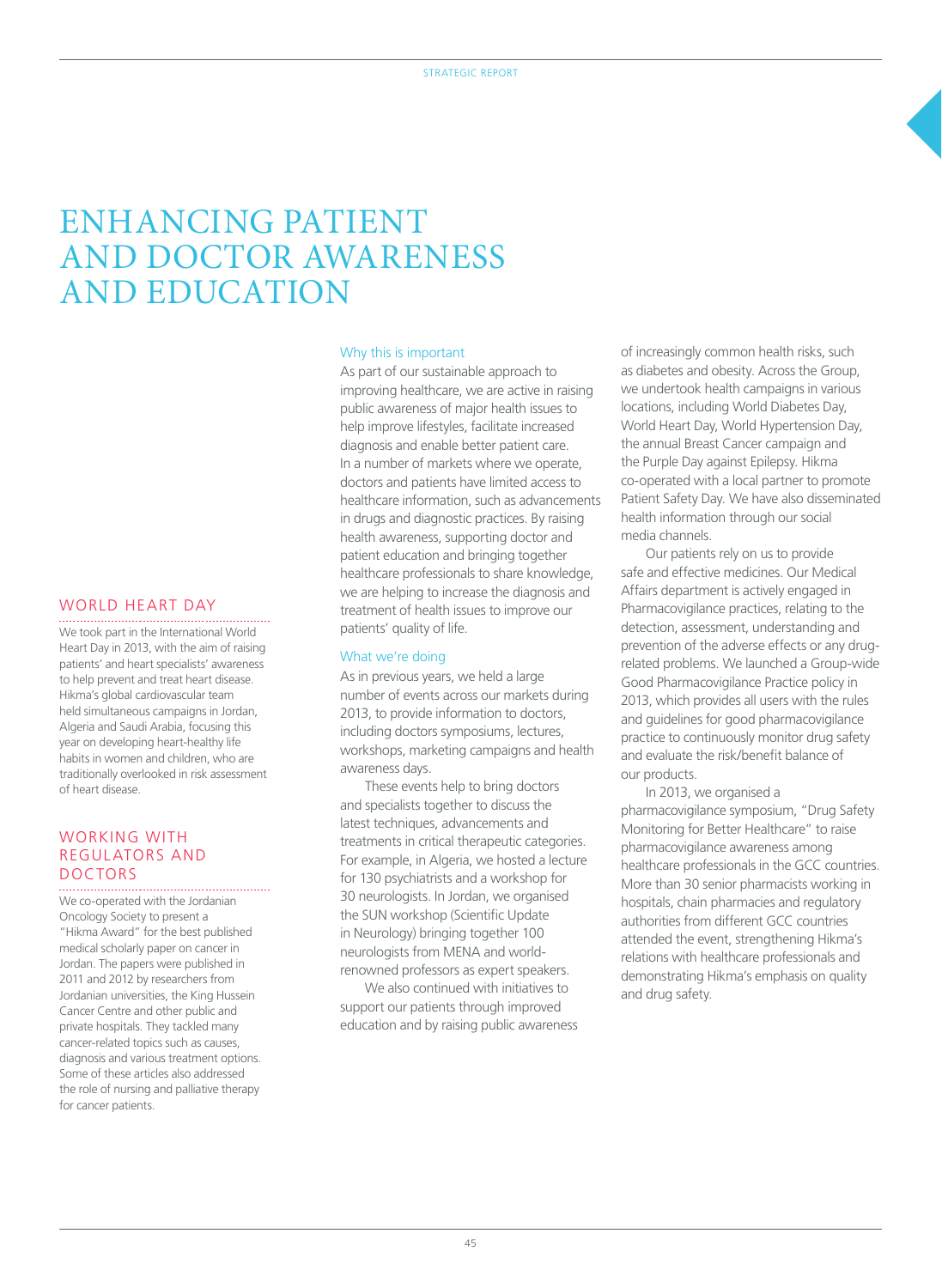#### Sustainability *Continued*

# BROADENING OUR ECONOMIC CONTRIBUTION

#### Why this is important

Hikma has a unique business model, building strong local businesses in each of our markets, employing local people, investing to establish high quality local manufacturing facilities, working with regulatory bodies, building export sales and helping to support the growth of the overall pharmaceutical market in the countries where we operate. This business model ensures that we bring significant economic benefits to the countries where we are present, improve the development of healthcare systems and support the long-term sustainability of our businesses.

#### What we're doing

In 2013, we invested \$59 million in capex across our geographies to enhance and expand our facilities to increase our production output in both existing and new markets.

We now employ over 7,067 people globally. We have a Group-wide strategy to invest in salaries and employee benefits and support the healthcare, families and personal growth of our people, which has made Hikma an employer of choice. In 2013, we spent \$319 million on salaries and employee benefits across our businesses.

We also provide continuous training and development for our employees. We focus on developing our people to be strong future managers.

We continued with our middle management training programme in cooperation with the American University of Beirut ("AUB") this year. The programme aims to enable middle management takes on more responsibility and authority.

Continuing on the path of advancing the economy and health sector in the region, Hikma partnered with the World Economic Forum as a Regional Associate, aligning our shared vision of advancing growth and resilience in the region. Over the past 30 years, Hikma has focused on advancing and building communities through developing and investing in the healthcare sector in the MENA region. Job creation, female employment, youth empowerment and their enrolment in the work force have been our priorities.

### INVESTING IN SUDAN

In 2011, we invested \$18 million to acquire a local manufacturing facility in Sudan and we have since invested over \$8 million in capex. We are raising the quality standards of the facility and significantly increasing our supply of products for patients in Sudan. We now employ around 220 local people in Sudan and we have been investing in their training and development. We are the leading pharmaceutical company, with around 22% market share and we sell a portfolio of around 73 products, bringing high quality, affordable medicines to patients in Sudan. Over time, we are registering our products in neighbouring East African markets, supporting Sudan's export industry and broadening patient access in East Africa to important medicines.

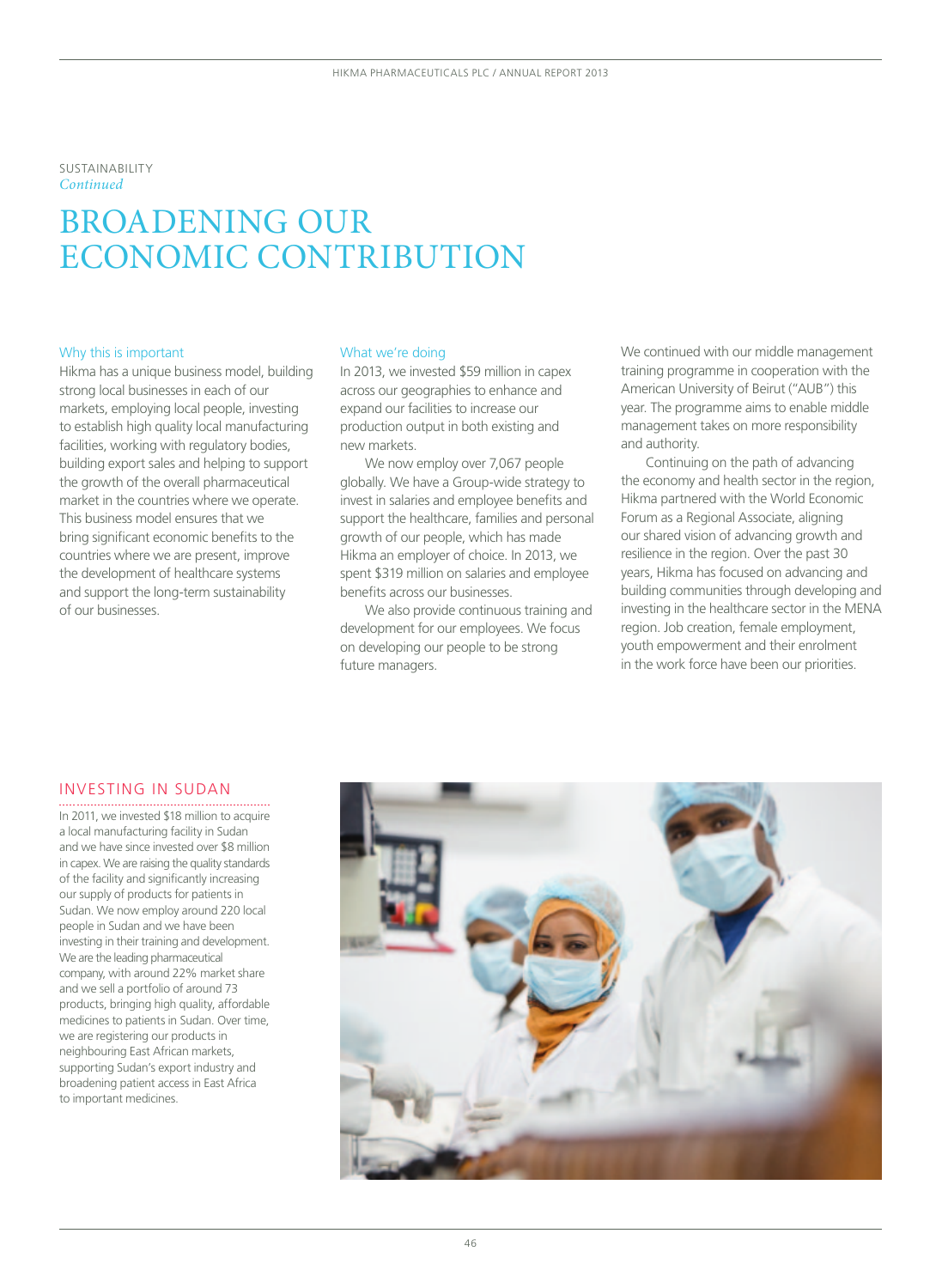# PROMOTING GOOD BUSINESS ETHICS

#### Why this is important

It is embedded in the culture of Hikma to promote good business ethics across our businesses and geographies. Ensuring the integrity of our people and business practices is critical to maintaining our long-term success. In particular we focus on marketing responsibly. Hikma has a strong reputation for business ethics and quality. Our culture of ethical behaviour has established a stable work environment which employees are proud of and a name our stakeholders can trust.

#### What we're doing

In 2013, we launched an induction programme for our MENA sales teams. Our aim is to create a quality standard that will ensure a visible and strong image of our sales professionalism, enhance the confidence and abilities of our sales people and motivate them to grow in their roles and responsibilities within Hikma. Across our sales force, we endeavour to provide our patients with accurate, comprehensive and relevant medical information about our products. These practices ensure ethical and credible promotion of our products.

Through corporate compliance, we ensure responsible marketing and anticorruption practices and in 2013, this was communicated through training of our sales and marketing team in an induction programme for new joiners.

In 2013, we issued an updated Code of Conduct. In our role as a responsible and ethical company with no tolerance for corruption and bribery, we will train the top management in anti-corruption practices in accordance with the Code of Conduct and cascade the training to reach all employees of Hikma worldwide.

Being a signatory of the United Nations Global Compact ("UNGC") has been vital for aligning our operations with the pillars of business ethics. We sustain our membership in the UNGC annually, demonstrating how Hikma aligns its strategies and operations with the ten universally accepted principles of the UNGC that cover four key ethical areas: human rights, labour, environment and anti-corruption. In doing so, we demonstrate how we respect and protect internationally proclaimed human rights, and are not complicit in matters of human rights abuses, child, forced and compulsory labour and take proactive measures to eliminate them. In addition, we perpetuate environmental responsibility throughout our business and manufacturing processes and use environmentally friendly technologies. We also work against corruption in all its forms, including extortion and bribery.

### YOU ARE HIKMA

We actively instil ethical behaviour across the organisation. The Board has received a number of awards in transparency, openness and good governance over the years. In 2013, Hikma received the Building Public Trust Award for Executive Remuneration Reporting in the FTSE 250.

Our annual employee welfare week, "You Are Hikma", was held across our global locations. The campaign reflects Hikma's dedication to improving its employees' quality of life through personal empowerment, encouraging corporate citizenship among Hikma employees and improving their wellbeing and quality of life through positive and valuable educational activities to raise awareness on health, safety and environmental issues.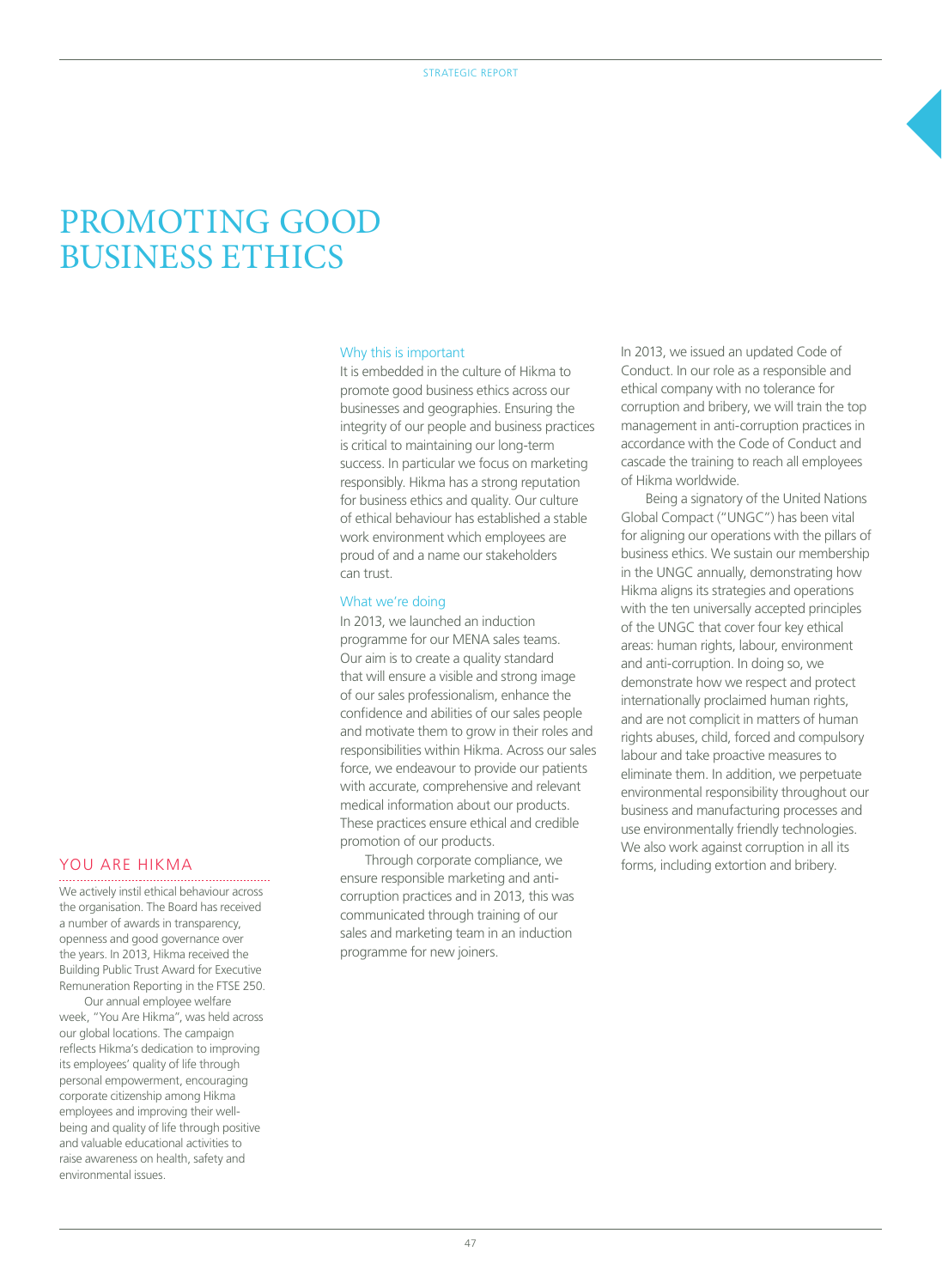Sustainability *Continued*

# SUPPORTING PEOPLE AND COMMUNITIES

# SUPPORTING LOCAL COMMUNITY PROJECTS

A significant school rehabilitation project took place in the impoverished Sudanese Al-Bagair area, surrounding our manufacturing plant. The Hikma team helped in providing vital assistance to the school, including building a new classroom and installing water supply units.

### VOLUNTEERING DAY

In the spirit of team building and instilling the spirit of volunteerism in our employees, Hikma held its annual global volunteering campaign. This year saw an active participation of employee volunteers in Jordan, Egypt, Portugal, Saudi Arabia, UK and the US. Volunteers teamed up with underprivileged school children, coaching them in community service and educating them on health and safety, while others focused on the environment, school renovations and fundraising.

#### Why this is important

We believe that the ultimate goal of any business is to improve the community and advance society, and we instil this belief across our operations. As a core element of our sustainable approach to business, we invest in supporting the people and communities in the markets where we operate. This enables us to build sustainable local businesses, which can deliver strong growth over time and help to improve the lives of patients through improved health. Within Hikma, our people are our most valuable asset. The investment we make to continuously develop the skills, talents and motivation of our people is what moves our business forward.

#### What we're doing

Across our businesses we work closely with local schools and universities and we offer internship placements in a number our markets. Educating the youth and youth employment are high on Hikma's sustainability priorities. For example, in the US we have a long history of engaging with a number of universities to provide college students with supervised, practical work experience in areas directly related to their education and career goals. In Jordan, we continue to offer local students the opportunity for internships to meet their graduation requirements and gain critical work experience. By engaging with students and universities in programmes such as these in Algeria, Germany, Italy, Jordan, Portugal and the US, we help to develop a candidate pool of qualified and highly motivated individuals.

As in previous years, Hikma made a number of medicine donations during 2013 to help people in the countries where we operate. As well as providing medicine for patients in dire need of care during times of crisis, we want to ensure that patients suffering from chronic conditions do not lose access to critical medications. For example, in 2013 we gave medicine donations following a severe flood in the East Nile area.